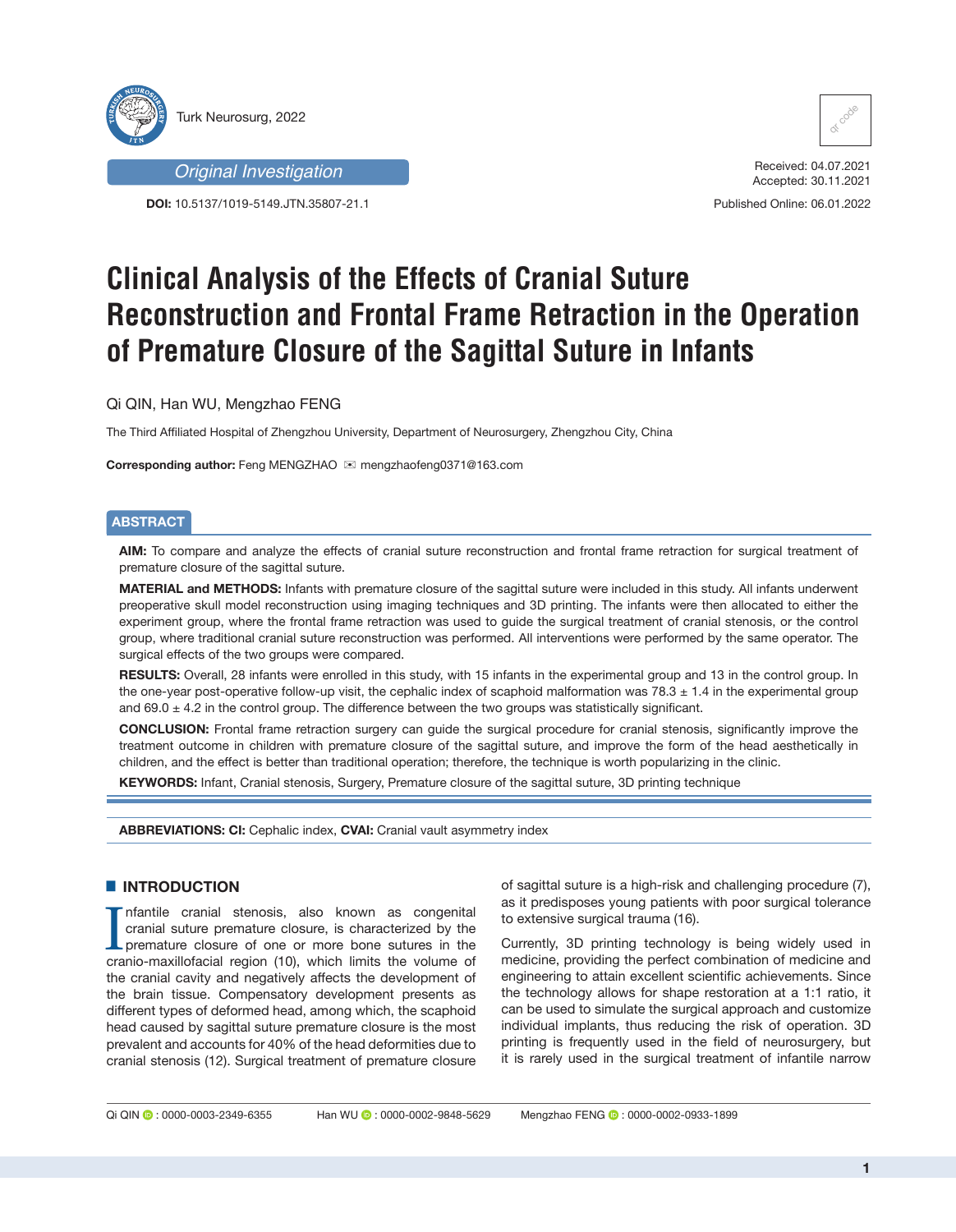crania. Combining this preoperative approach with frontal frame retraction is even less frequently attempted while treating these patients (4). In the present study, we used a 3D printing technique to assist frontal frame retraction for surgical treatment in 15 cases of infantile cranial stenosis, and compared the outcomes with 13 cases of cranial suture reconstruction assisted by 3D printing technique as a control to compare the effects of cranial suture reconstruction and frontal frame retraction in the treatment of premature closure of the sagittal suture in infants and young children.

### █ **MATERIAL and METHODS**

Infants with premature closure of the sagittal suture, who were treated at our department from July 2012 to November 2020, were included in this study. Inclusion criteria were as follows: 1) scaphoid head deformity was the main symptom; 2) simple closure of the sagittal suture without the closure of other cranial sutures was observed on cranial CT images; 3) there was no history of surgery for cranial stenosis; and 4) the clinical data were complete. Exclusion criteria were: 1) scaphoid head malformation was not the main symptom; 2) cranial CT suggested the closure of other cranial sutures; 3) history of surgery for narrow skull; and 4) absent or incomplete clinical data. In the control group, 13 children with sagittal suture stenosis were treated with preoperative 3D printing on a voluntary basis, and were then treated with cranial suture reconstruction. In the experimental group, we introduced a new surgical method, frontal frame retraction, and 15 patients who were treated with 3D printing auxiliary frontal frame retraction were included in the experimental group. This study was approved by the hospital ethics committee, and the families of patients signed the informed consent form (Date: 11.01.2021; No: 2021-011-01).

All operations were performed by the same operator. All patients underwent routine CT and MRI examinations prior to the operation. Data were processed, and the skull model was 3D printed with a 1:1 ratio. This provided a solid anatomical model of the skull consistent with the actual size. The values for cephalic index (CI) and cranial vault asymmetry index (CVAI) were measured on preoperative images and compared with the normal values range. Using the 3D printed model, the ideal range of movement for frontal frame retraction was calculated. In the experimental group, a 3D printing technique was used to assist the frontal frame retraction. The scalp was peeled through a coronal incision to expose the frontal and orbital areas of the skull. Direct osteotomy was then performed to cut the frontal bone. The osteotomy line was aligned to the coronal suture. The anterior osteotomy line was set about 1.5–2.0 cm above the supraorbital margin. After removing the frontal bone, the fronto-orbital band (the superior orbital wall, the zygomatic frontal suture, and the temporal bone) was cut off horizontally. The lower frontal band of the temporal bone was then moved forward to form a wedge. The fronto-orbital band was removed and the bilateral temporal bone wedge was moved closer to the medial side, which needed amputation and fixation. Based on the preoperative calculation for distance for retraction, the newly shaped fronto-orbital band was retracted

horizontally and fixed to the root of the nose, the lateral orbit, and the temporal areas with an absorbable internal fixation system. The frontal bone flap was then fixed on the newly positioned fronto-orbital band with an absorbable internal fixation system. The traditional cranial suture reconstruction was modified to decompress the temporal bone window (Figure 1A-H). In the control group, data from preoperative imaging examinations and the 3D printed model were used to accurately determine the location of the prematurely closed cranial suture. The closed cranial suture was opened, the hyperplastic bone fibers were removed without frontal frame retraction, and reconstruction was performed traditionally.

The following variables were included in statistical analysis: CI: (maximum transverse diameter of the head/maximum anterior and posterior diameter of the head)\*100; CVAI: (the difference between the length of the two oblique paths at 30° angle from the nose to the anterior and posterior poles of the skull/the shorter oblique path)\*100. The duration of operation and the amount of intraoperative blood loss were also recorded. The head circumference, CI, and CVAI were recorded before and 12 months after the operation.

SPSS version 26.0 (IBM Corp., Armonk, NY, USA) was used to analyze the data. The measurement data are expressed as  $X \pm S$ , and the counting data were expressed as examples and percentages. The changes in head circumference, CVAI, and CI were compared using paired t-test before and 12 months after operation. The test level was set at α=0.05, and differences with p<0.05 were considered statistically significant.

# █ **RESULTS**

# **Head Circumference, CI, and CVAI Before and 12 Months After the Operation**

In the experimental group, the CI of scaphoid head deformity was significantly different before (66.4  $\pm$  3.0) and 12 months after the operation (79.2  $\pm$  1.5, p<0.05). In the control group, no significant differences in CI measurements were observed before and 12 months after the operation (p>0.05) (Table I).

#### **Comparison of Head Circumference, CI, and CVAI 12 Months After the Operation Between the Two Groups**

No significant differences in preoperative head circumference, CI, and CVAI measurements were observed between the two groups. The CI of scaphoid head deformity in the experimental group was significantly different from the control group (79.2  $\pm$ 1.5 vs.  $72.3 \pm 3.5$  ) (Table II).

#### **Comparison of Intraoperative Blood Loss and Operation Time Between the Two Groups**

There were no significant differences in the average operation time (2.8  $\pm$  0.75 hours vs. 3.1  $\pm$  0.42 hours) and the average intraoperative blood loss (108.9  $\pm$  37.7 mL vs. 112.6  $\pm$  35.9 mL) between the experimental and control groups (Table III).

# █ **DISCUSSION**

In this study, we present a novel approach for the surgical treatment of children with premature closure of the sagittal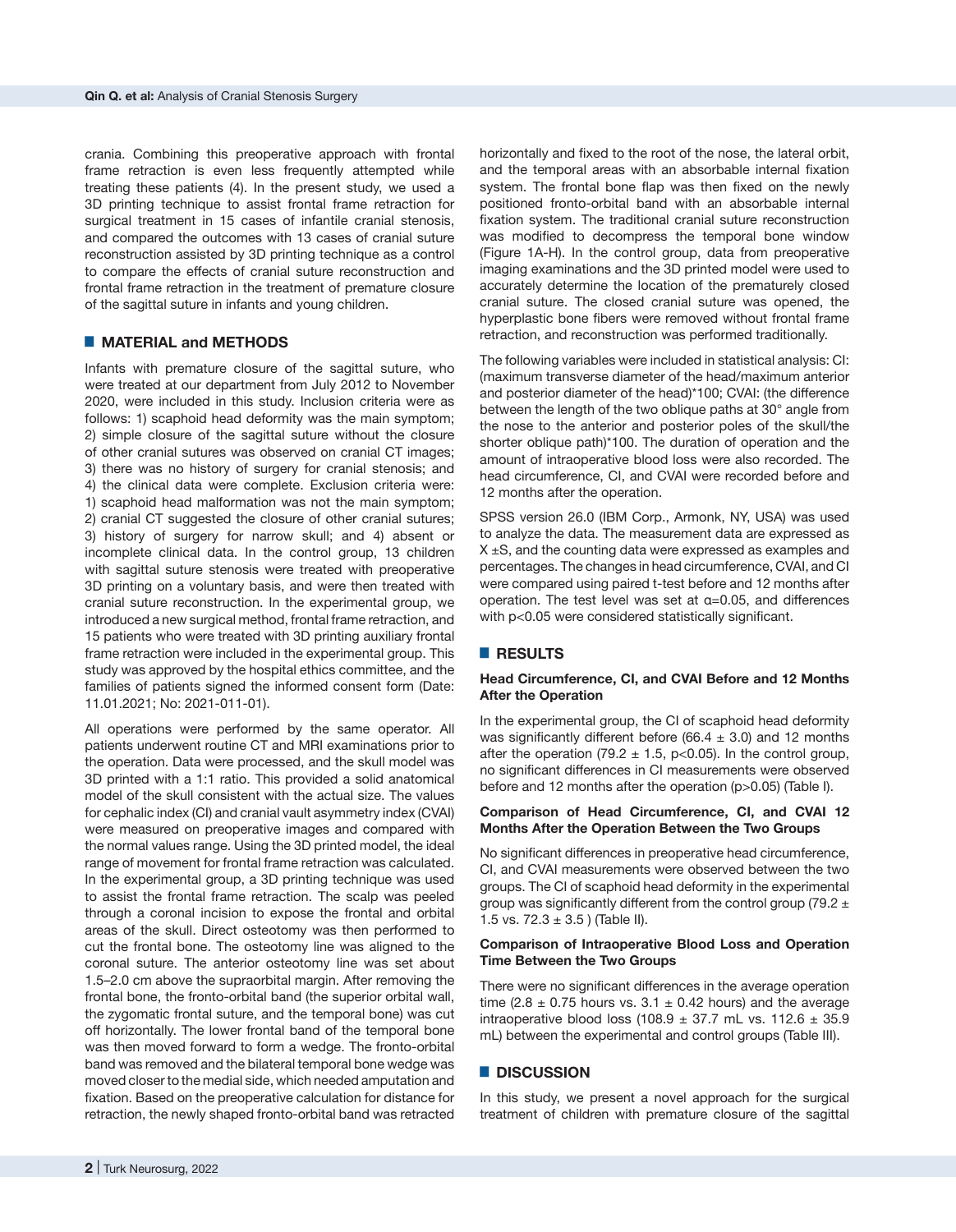

**Figure 1:** 3D printing technique assisted surgical treatment of infantile cranial stenosis. **A, B)** Preoperative Head type; **C, D)** preoperative 3D printing model: assist the frontoorbital band retraction technique and guide the formulation of the operation plan; **E, F)** 3D printing model during operation to guide the operation of frontoorbital band retraction; **G, H)** The CT images reexamined after operation.

**Table I:** Comparison of Head Circumference, CI and CVAI 12 Months Before and After Operation in the Same Group

|               | Preoperative<br>head<br>circumference<br>(cm) | Head<br>circumference<br>12 months after<br>operation<br>(cm) | р    | <b>Preoperative</b><br>СI | <b>CI 12</b><br>months<br>after<br>operation | p | Preoperative<br>CVAI (%) | <b>CVAI 12</b><br>months<br>after<br>operation<br>(%) | р    |
|---------------|-----------------------------------------------|---------------------------------------------------------------|------|---------------------------|----------------------------------------------|---|--------------------------|-------------------------------------------------------|------|
| Test group    | $46.8 \pm 3.1$                                | $50.1 \pm 3.3$                                                | 0.15 | $66.4 \pm 3.0$            | $79.2 \pm 1.5$ 0.01                          |   | $0.4 \pm 0.6$            | $0.4 \pm 0.5$                                         | 0.93 |
| Control group | $48.1 \pm 3.4$                                | $50.6 \pm 3.6$                                                | 0.19 | $66.7 \pm 3.8$            | $72.3 \pm 3.5$ 0.29                          |   | $0.6 \pm 0.6$            | $0.6 \pm 0.6$                                         | 0.90 |

**Table II:** Comparison of Head Circumference, CI and CVAI 12 Months After Operation Between the Two Groups

|               | <b>Head circumference</b><br>12 months after operation (cm) | CI 12 months after<br>operation | <b>CVAI 12 months after</b><br>operation (%) |  |
|---------------|-------------------------------------------------------------|---------------------------------|----------------------------------------------|--|
| Test group    | $52.1 \pm 3.3$                                              | $79.2 \pm 1.5$                  | $0.4 \pm 0.5$                                |  |
| Control group | $51.6 \pm 3.6$                                              | $72.3 \pm 3.5$                  | $0.6 \pm 0.6$                                |  |
| 0.58<br>p     |                                                             | 0.01                            | 0.57                                         |  |

**Table III:** Comparison of Intraoperative Bleeding Volume and Operation Time Between the Two Groups

|               | <b>Operation time (h)</b> | Intraoperative bleeding volume (ml) |  |  |
|---------------|---------------------------|-------------------------------------|--|--|
| Test group    | $2.8 \pm 0.75$            | $108.9 \pm 37.7$                    |  |  |
| Control group | $3.1 \pm 0.42$            | $112.6 \pm 35.9$                    |  |  |
| p             | 0.66                      | 0.58                                |  |  |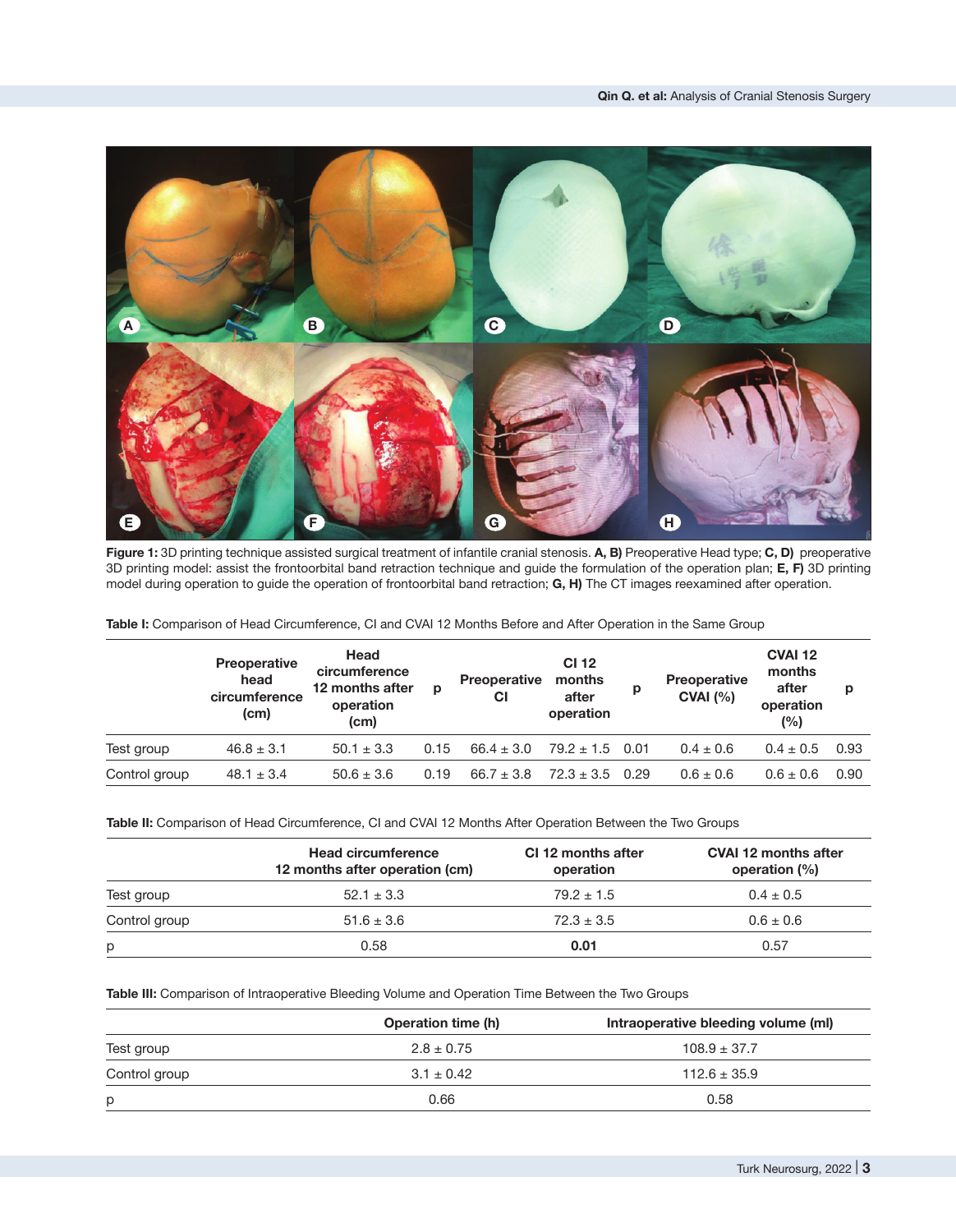suture. We used 3D printed skull models in combination with the fronto-orbital band retraction technique. We actively explored the clinical benefit of frontal frame band retraction in surgical treatment of children with premature closure of the sagittal suture (3,5). Premature closure of the sagittal suture is a common condition in pediatric neurosurgery and often occurs in infants (11,13). Scaphoid malformation is the main clinical manifestation of this condition (6); however, abnormal increase in the head circumference, mental and motor retardation, rise in intracranial pressure, headache, vomiting, and optic papilla edema may also be observed (1). In severe cases, the closure may result in brain hernia, leading to lifethreatening respiratory arrest, seriously endangering the infant's health. The condition is treated surgically (9). Despite many complications and high risk of the operation, traditional surgery cannot effectively correct head deformities and the shape of the skull (2,8). At present, 3D printing technology is widely used in many general neurosurgical procedures. However, 3D printing technology is rarely used to assist in treating the premature closure of the sagittal suture in infants and young children (14,15). According to the novelty search report, there is no control study in the literature.

To the best of our knowledge, this is the first study to use 3D printing technology for determining the frontoorbital zone retraction and guide surgical treatment in 15 infants with premature closure of the sagittal suture. Thirteen patients with premature closure of the sagittal suture were treated with 3D printing-assisted cranial suture reconstruction as control, and the effects of cranial suture reconstruction and frontal frame belt retraction in the operation for premature closure of the sagittal suture in infants were compared and analyzed. Based on our results, using 3D printing to assist in the frontoorbital band retraction procedure significantly improved the outcome of surgical treatment in infants with premature closure of the sagittal suture. The head circumference, CI, and CVAI had significantly improved in the experimental group 12 months after the operation, while such a difference was not observed in the control group, suggesting that fronto-orbital band retraction technique combined with 3D printing could significantly improve the effect of surgical treatment in infantile cranial stenosis. Using 3D printing, the deformed skull was modeled at a 1:1 ratio allowing for the displacement of the bone flap to be designed prior to the operation. The shrinking distance of the frontal frame band could also be accurately calculated using the imaging indices. This approach allows for designing the head type of the patients more in line with their normal skull type and planning the appropriate surgical approach, the incision site, and the size of the skin flap, thereby reducing the operation time, the amount of blood loss during the operation, and the risk involved in the procedure compared to the traditional approach. Besides, it allows for personalization of the operation plan and provides some level of familiarity with the mode of operation for the operator and control the effect of operation, which can significantly improve the therapeutic effect of skull orthopedic surgery for narrow skulls.

Using 3D printing as a guide in the fronto-orbital band retraction procedure improves the outcomes for patients with premature closure of the sagittal suture compared to the traditional cranial suture reconstruction technique. In this study, there were no significant differences in preoperative head circumference, CI, and CVAI between the experimental group and the control group. One year after the operation, CI and CVAI were closer to normal ranges in the experimental group, which indicated that the treatment outcome of the fronto-orbital band retraction technique assisted by 3D printing was better than that of traditional cranial suture reconstruction. Besides, the proportions of the head after the operation were more symmetrical. Since 3D printing prior to fronto-orbital band retraction allows for the normal range of CI, CVAI, and the distance for the fronto-orbital zone retraction to be accurately calculated, the operation plan is more personalized and detailed, the effect of intraoperative correction will be more significant, and the head proportions will be closer to normal after correction.

Although we did not observe any significant difference in the operation time or the amount of intraoperative blood loss between the two groups, fronto-orbital band retraction technique assisted by 3D printing allowed for the operation of narrow skull to be simulated prior to the operation leading to individualized and more accurate operations with shorter operation time and less blood loss during the operation. This approach also reduces the risks associated with general anesthesia, surgical trauma, and blood loss and infection, while significantly improving the safety of the operation and the outcome for infants with premature closure of the sagittal suture.

# █ **CONCLUSION**

Based on our findings in this study, using 3D printing as a guide for the fronto-orbital band retraction procedure to treat cranial stenosis can improve treatment outcomes in children with premature closure of the sagittal suture compared to the traditional cranial suture reconstruction. The cohort in this study was small and the follow-up period was short. Future studies with bigger cohorts and longer follow-up periods should be conducted to further prove the efficacy of this technique. Nonetheless, we believe that this procedure should become the treatment of choice in cases with premature closure of the sagittal suture. We will continue to follow up the patients to determine the long-term effects of the operation.

#### █ **AUTHORSHIP CONTRIBUTION**

**Study conception and design:** MF

**Data collection:** QQ

**Analysis and interpretation of results:** QQ

**Draft manuscript preparation:** QQ

**Critical revision of the article:** MF

**Other (study supervision, fundings, materials, etc...):** HW All authors (QQ, HW, MF) reviewed the results and approved the final version of the manuscript.